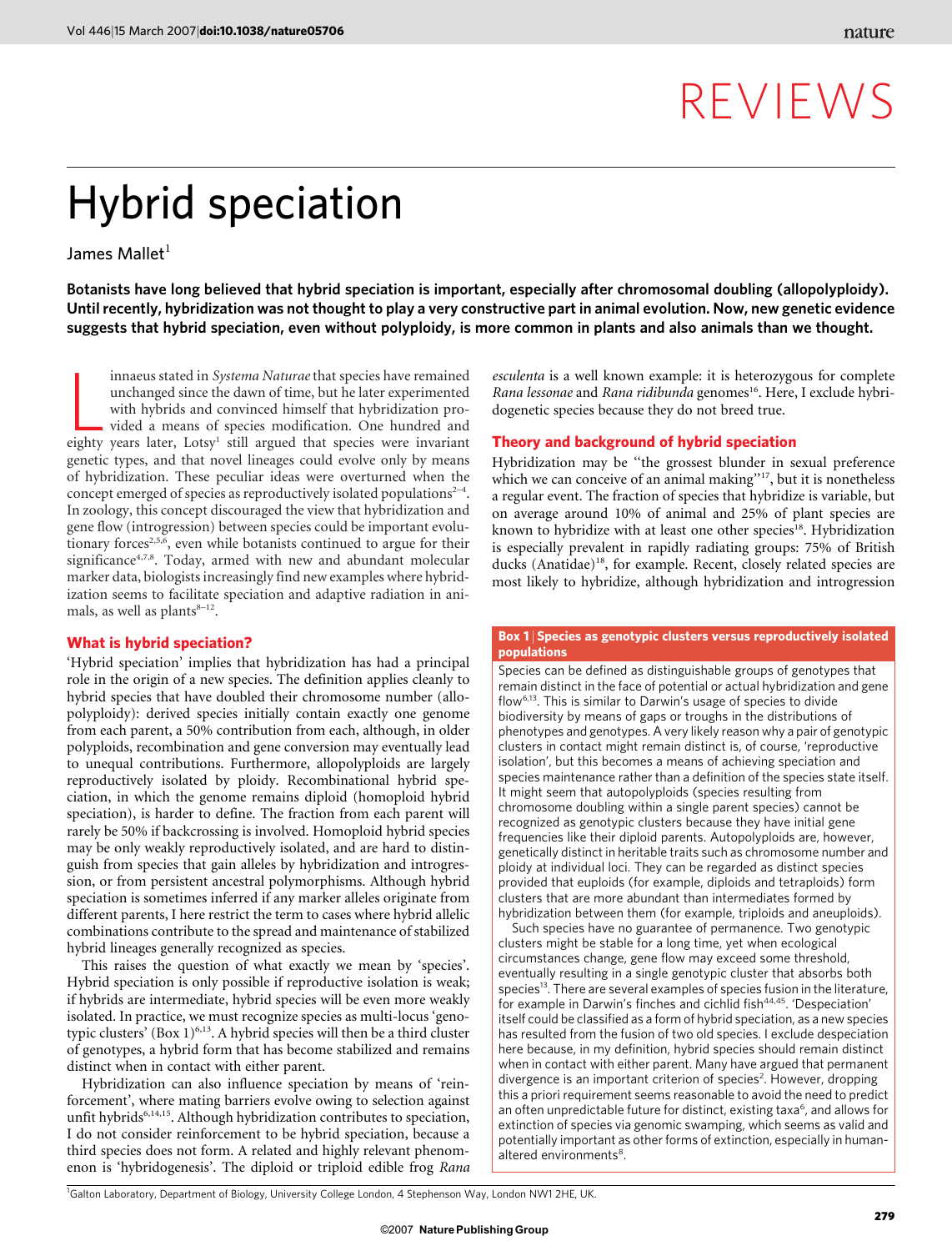may often persist for millions of years after initial divergence<sup>18</sup>. Hybridization is thus a normal feature of species biology, if at a rather extreme end of the natural spectrum of sexuality<sup>5</sup>; it is not merely an unnatural ''breakdown of isolating mechanisms''<sup>2</sup> . At the population level, interspecific hybrids are, of course, unusual, forming <0.1% of individuals in a typical population<sup>2,18</sup>; they are also 'hopeful monsters', with hefty differences from each parent, no adaptive history to any ecological niche, and little apparent scope for survival (Fig. 1). Furthermore, hybrids are often sterile or inviable owing to divergent evolution in each species<sup>2,6</sup>. Even if a healthy hybrid is formed, it normally suffers 'minority cytotype disadvantage' because it encounters few mates of its own type, and backcrosses to the more abundant parent species will often be unfit. For example, a rare tetraploid hybrid will produce unfit triploid progeny with diploid parents<sup>19</sup>.

Yet hybrid species exist. What advantages could outweigh the catalogue of difficulties? This innocent-sounding question plunges to the heart of controversies about adaptive evolution. Is saltational evolution possible? Are maladaptive intermediates and genetic drift involved? Common sense and prevailing opinion suggests that evolution normally occurs by small adjustments rather than saltation, and rarely involves maladaption<sup>6</sup>. It is therefore extraordinary that hybrid speciation can disobey both rules. Hybridization (or hybridogenesis) can act as a multi-locus 'macro-mutation' that reaches out over large phenotypic distances<sup>5</sup> to colonize unoccupied ecological niches or adaptive peaks (Fig. 1). Furthermore, random drift in small, localized hybrid populations provides a parsimonious solution to maladaptation, to enable local establishment, stabilization and ultimate spread<sup>20</sup>.

Two principal types of hybrid speciation are treated here: allopolyploidy and homoploid hybrid speciation.

### Hybrid speciation through allopolyploidy

Polyploidy is a well-established speciation mode in plants, although many aspects of polyploid evolution are only today being revealed3,19,21,22. Speciation can be via autopolyploidy (duplication of chromosomes within a species) or allopolyploidy (duplication of chromosomes in hybrids between species), although the boundary is blurred because of the 'fuzzy' nature of species. Polyploid species are reproductively isolated from their parents because when polyploids mate with diploids, progeny with odd-numbered ploidies, such as triploids, are produced. These offspring may be viable but typically produce sterile gametes with unbalanced chromosomal complements (aneuploidy)<sup>3,4,22</sup>. Polyploidy is thus a simple saltational means of achieving speciation<sup>4</sup>. The process may be repeated many times, leading to lineages with  $>80$ -fold ploidy in some vascular plants;  $40-70\%$  of all plant species are polyploids<sup>3,21</sup>.

Allopolyploid speciation can result from somatic chromosome doubling in a diploid hybrid, followed by selfing to produce a tetraploid. This was the route taken by Primula kewensis, the allopolyploid that arose spontaneously in 1909 among cultivated diploid hybrids of Primula verticillata and Primula floribunda<sup>22</sup>. However, there are other possibilities, such as fusion of two unreduced gametes



Figure 1 | Hybridization and the adaptive landscape. The hyperspace of possible phenotypes and genotypes can be represented as an adaptive landscape<sup>20</sup>. Fitness optima ('adaptive peaks') are coloured blue. Adaptive landscapes are not rigid, but are readily distorted by environmental or biotic changes, including evolutionary change. Mean phenotypes of species and their hybrids are shown as crosses, and offspring distributions as dots. Species 1 and 2 are adapted to different fitness optima. Natural selection acts mainly within each species, so hybrids are 'hopeful monsters', far from phenotypic optima (solid arrows). It is therefore hard to imagine how hybrids often attain new optima unless unoccupied adaptive peaks are

abundant. Polyploid hybrids can have a variety of advantages over their parents, including heterozygote advantage, extreme phenotypic traits and reproductive isolation. Genetic variation in their offspring will initially be similar to that of non-hybrid parents if recombination between parental genomes is rare<sup>4,22</sup>; such hybrids will not spread unless already near an optimum. Homoploid hybrids have fewer initial advantages, but their progeny can have extremely high genetic variances via recombination, including phenotypes more extreme than either parent—transgressive variation (not shown here). This burst of variation can help homoploids attain new adaptive peaks (dotted arrow) far from parental optima<sup>30</sup>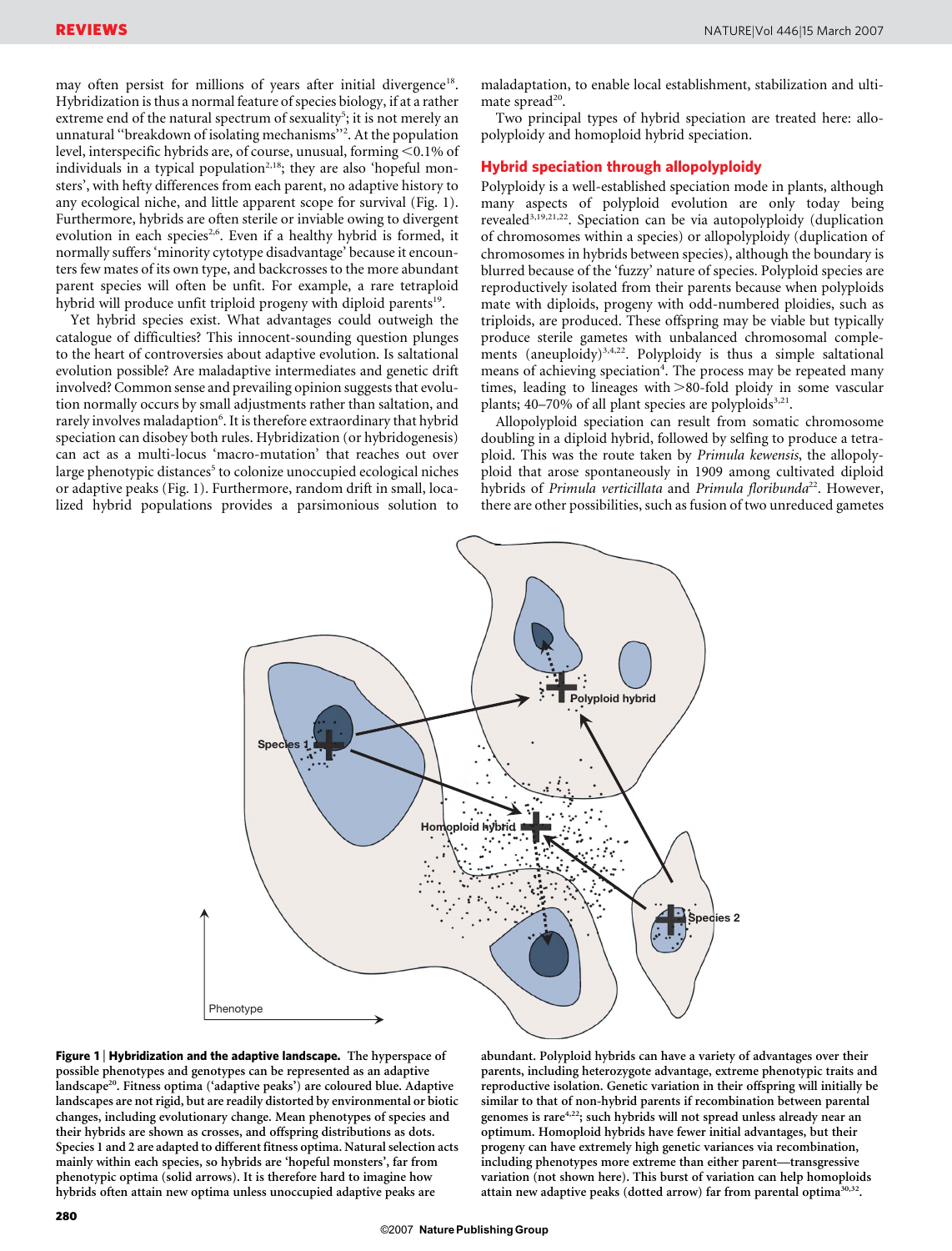after failure of reduction divisions in meiosis. A third route is the 'triploid bridge', in which rare, unreduced (diploid) gametes fuse with normal haploid gametes to form triploids. Triploids are normally sterile, but can contribute to tetraploid formation by themselves producing occasional, unreduced triploid gametes that can backcross with a normal haploid gamete to form tetraploid progeny<sup>19,22</sup>. This was the route used to engineer the first, and maybe the only, synthetic (that is, in the laboratory), self-sustaining bisexual animal polyploid strain, a hybrid between silk moths (Bombyx mori and Bombyx mandarina)<sup>23</sup>.

After polyploid hybrids arise, they still face major hurdles. Diploid and triploid hybrids are strongly disfavoured because their aneuploid gametes are almost always sterile. Even when even-numbered allopolyploidy is achieved, chromosome pairing is rarely perfect<sup>22</sup>. Furthermore, assuming new polyploids are rare, they will mate mostly with incompatible parentals, leading to minority cytotype disadvantage<sup>19</sup>. These problems almost certainly explain why bisexual polyploid speciation is more common in plants than animals: (1) plants usually have indeterminate growth, and somatic chromosome doubling can lead to germline polyploidy; (2) plants are also often perennial or temporarily clonal, allowing multigenerational persistence of hybrid cell lines within which polyploid mutations can occur; (3) plants are more often hermaphrodites, allowing selfing as a means of sexual reproduction of rare polyploids, once formed; and (4) gene flow is weaker in plants than in animals, and local populations with unusual ploidy (whether by local drift or selection) can form more readily to overcome minority cytotype disadvantage. As expected, polyploidy is strongly associated with asexual reproduction, selfing and perenniality in plants, as well as in animals $\frac{1}{1,21,23}$ . In clonal polyploid animals, reversion to out-crossing is rare, whereas in plants, with frequent alternation between clonal and sexual phases, bisexual polyploid species are common and themselves often give rise to further species. Thus, animal allopolyploids such as stick insects (Bacillus) and freshwater snails (Bulinus truncatus) are often, although not always, parthenogenetic or selfers<sup>21</sup>. Muller's theory<sup>24</sup> that sex chromosomes in animals prevent sexual polyploidy owing to sex:autosome gene dosage is no longer given much credence<sup>6,21,23,25</sup>.

How common is polyploid speciation? Otto and Whitton<sup>21</sup> provided new insights from the over-representation of even-numbered chromosome counts. Recent polyploidy explains  $\sim$ 2–4% of speciation events in flowering plants and  $\sim$ 7% of speciation events in ferns<sup>21</sup>, and these are probably underestimates<sup>6</sup> (40–70% of plant species overall are polyploid, but this includes the effects of much non-polyploid speciation within already polyploid lineages<sup>3,21</sup>). In animals, there is no bias towards even-numbered chromosomal counts, suggesting that animal polyploid speciation is very rare compared with other speciation modes<sup>21</sup>.

Traditional dogma has it that allopolyploids arise more readily than autopolyploids because the latter are more prone to chromosome pairing problems in meiosis<sup>4</sup>; however, this view is no longer generally accepted. Newly arisen autopolyploids have levels of infertility and aneuploid gametes comparable to those of allopolyploids<sup>22</sup>. Furthermore, many autopolyploids probably lie unrecognized by taxonomy within diploid progenitor species<sup>6</sup>. Yet these discoveries give little insight into a more important question: what fraction of polyploids that spread successfully are allopolyploids? Autopolyploids may often be doomed to extinction, perhaps through competition with similar diploid relatives<sup>6</sup>. Opinions differ, but it probably remains true that allopolyploids are more successful than autopolyploids<sup>6,26</sup>; certainly allopolyploids are a sizeable fraction of wellstudied crop cases, such as wheat, cotton and tobacco<sup>7,26</sup>. There are almost no surveys of entire floras, although a small-scale survey in the United States revealed that 79–96% of 28 polyploid species were allopolyploids<sup>4</sup>. Recently, the Arctic flora was surveyed, in which about 50% of the often clonal or selfing species are polyploids $27$ . In Svalbard (Spitsbergen), 78% of the 161 species are polyploid, with the average level of ploidy approximately hexaploid. Every one of the 47 polyploid

species studied genetically shows fixed marker heterozygosity, implying 100% allopolyploidy<sup>27</sup>. The Arctic is, of course, an extreme environment, but this remains the most comprehensive survey so far. If Svalbard is typical, most successful polyploids are also hybrid species.

After formation, novel allopolyploids face the usual 'hopeful monster' difficulties (Fig. 1). It helps if they can exploit a new ecological niche that is both vacant and also spatially separated to ameliorate minority cytotype disadvantage. For example, recent allopolyploid hybrids between introduced and native plants have successfully spread from sites of origin (for example, Senecio cambrensis in Wales<sup>28</sup> and *Spartina anglica* in England<sup>29</sup>). These invasive allopolyploids were able to exploit vacant ecological roles with relatively little evolutionary change (Fig. 1).

Stochastic drift may also be necessary to overcome minority cytotype and other disadvantages. A few polyploids, usually from the same hybridization event, must accumulate locally for the process to take off, probably involving chance or an unusual local selective regime. Stochastic effects are evident in nature. An independently derived Scottish population of S. *cambrensis* became extinct in Edinburgh some 20 yr after being discovered<sup>28</sup>. Of two origins, only the Welsh population now survives. Other allopolyploid hybrids can arise repeatedly from the same parents<sup>26</sup>, but many widespread polyploids (for example, S. anglica) probably originated only once or a few  $times<sup>21,28,29</sup>$ , even though parent species are in broad contact, again showing the importance of chance in the origins of hybrid species.

#### Recombinational and homoploid hybrid speciation

Homoploid hybrid speciation or recombinational speciation is wellknown in flowering plants<sup>4,7,30</sup>. Speciation takes place in sympatry (by definition, as hybridization requires gene flow). Hybrids must then overcome chromosome and gene incompatibilities, while lacking reproductive isolation via polyploidy. For these reasons, the process is often considered unlikely $5,6,31$ .

However, hybridization can boost genetic variance<sup>30,32</sup>, allowing colonization of unexploited niches (Fig. 1). Suppose  $+$  and  $-$  alleles at genes affecting a quantitative trait differ between species, so that each has fixed differences  $(+++--$  and  $---++$ , say). Recombination can then liberate 'transgressive' quantitative variation<sup>32</sup>, often more extreme than either parent (for example,  $--$ and  $+++$ ). Most early recombinants will be unfit, but extreme hybrids can colonize niches unavailable to parents. If ecological opportunities are partially separated from the parental habitat, if like hybrids tend to associate (for example, by means of seasonality or drift in small populations), or if selfing or inbreeding is common, gene flow between hybrids and parents will be reduced and hybrid speciation becomes more likely<sup>7,32</sup>. Successful hybrid species might also displace one or more parent species ecologically<sup>30</sup>, and obliterate evidence of their own hybrid origin.

In plants, about 20 well-established homoploid hybrid species are known31,33, but they are hard to detect and may be more prevalent. The best documented are the desert sunflowers Helianthus anomalus, Helianthus deserticola and Helianthus paradoxus, which all derive from hybrids between mesic-adapted Helianthus annuus and Helianthus petiolaris $30,33$ . Selfing is rare and provides little assistance to establishment, but the three hybrid species survive drought better than their parents, suggesting recruitment of hybrid transgressive variation. Synthetic hybrid populations are readily recreated with karyotypic combinations like those in wild hybrid species, because selection repeatedly favours similar combinations of compatible chromosomal rearrangements. In addition, the wild contribution from each parent of extreme adaptive traits for morphology, physiology and life history of the hybrids (for example, small leaf size, seed dormancy, or tolerance of drought and salt) matches experimental predictions<sup>32,33</sup>. In Helianthus, recombinant genotypes and spatial separation have enabled the hybrids to flourish where their parents are absent.

Although bisexual polyploids are often barred in animals, there is no reason why homoploid hybrid species would be rarer in animals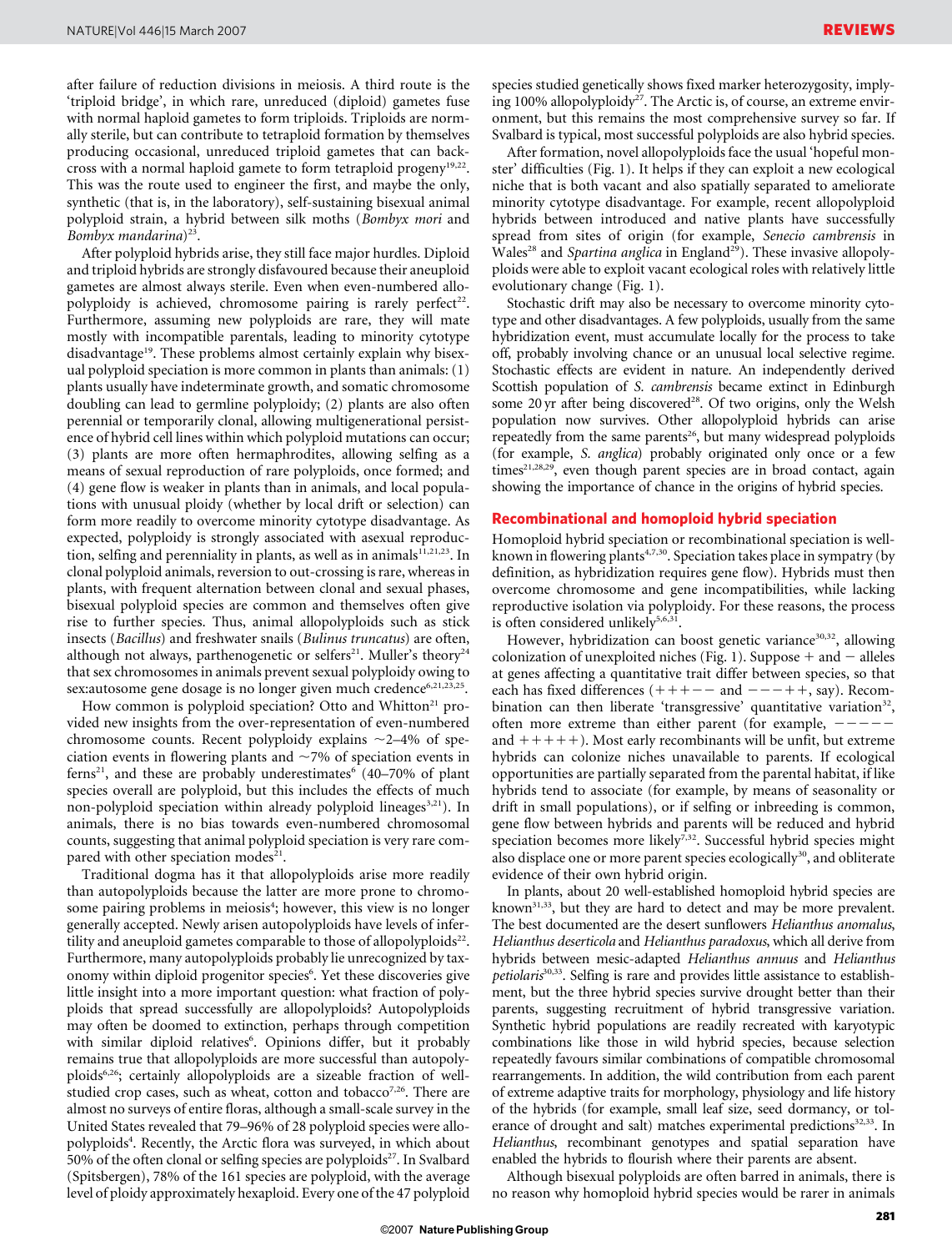than in plants. The number of cases in animals is growing rapidly<sup>10,33</sup>. A recent example is the invasive sculpin, a hybrid fish derived from the Cottus gobio group from the Scheldt River (compare Cottus perifretum) and upper tributaries of the Rhine (compare Cottus rhenanum). Sculpins are normally restricted to clear, well-oxygenated cold waters in upper river tributaries across Europe. The Rhine and Scheldt rivers became connected as a result of earlier canal building, but invasive sculpins appeared in the warmer and muddier lower Rhine only in the past fifteen years. Morphologically, the invasive sculpin is intermediate, and its mitochondrial DNA, as well as nuclear single nucleotide polymorphisms and microsatellites, are characteristic of both Scheldt and Rhine forms<sup>34</sup>. The hybrid form meets upper Rhine sculpins in narrow hybrid zones, but remains distinct despite gene flow, suggesting that it is adapted mainly to the lower Rhine. Recent evolution and spread of the invasive sculpin, as well as intermediacy, provides convincing evidence of adaptive hybrid origin. A more ancient example is the cyprinid fish Gila seminuda, which inhabits the Virgin River, a tributary of the Colorado River (USA). This hybrid species contacts but does not overlap its parent species, Gila robusta and Gila elegans, from the Colorado River. Gila seminuda is morphologically and genetically intermediate, and similar to synthetic hybrids. Intermediacy may allow it to out-compete both parents in the Virgin River<sup>35</sup>. A similar case, with well-documented genetic intermediacy, is an unnamed form of the butterfly genus Lycaeides. This homoploid hybrid species uses a different host plant and inhabits high-elevation alpine habitats unoccupied by either  $parent^{36}$ .

Rhagoletis fruitflies provide another historically documented example. In 1997 flies were first found on introduced honeysuckle (Lonicera spp.). Molecular markers in the fly are a blend from the two parents: the blueberry maggot Rhagoletis mendax and the snowberry maggot *Rhagoletis zephyria*<sup>37</sup>. No  $F_1$  genotypes are detected between the hybrid form and its parents where they overlap; the new fly is reproductively isolated. Rhagoletis flies mate on host fruits, and host choice ensures mating specificity. A different route to hybrid speciation can be inferred from the Colombian butterfly Heliconius heurippa $38$ . This form has a colour pattern like that of synthetic hybrids between local Heliconius cydno and Heliconius melpomene. Microsatellite alleles are shared across all three species, but H. heurippa forms an allele frequency cluster distinguishable from either parent. The hybrid wing coloration of H. heurippa is a cue in mating discrimination, and directly causes reproductive isolation from both parents. Similarly, in the fish Xiphophorus clemenciae, the 'swordtail', a hybridization-derived trait, is involved in sexual selection and mate choice<sup>39</sup> and may be related to its speciation.

Hybrid speciation in animals is supported so far only by lowresolution molecular data. Genomic mapping of ecological or speciation-related hybrid traits, which so strongly supports hybrid speciation in Helianthus, is not yet available for any animal case. Many homoploid hybrid species fail to overlap with at least one parent species, and reproductive isolation is weak, so species status could be questioned (the Lonicera-feeding Rhagoletis is an exception). Nonetheless, in the cases surveyed here, hybrid traits often contribute strongly to maintenance or ecological expansion of the new form.

#### Is hybrid speciation important in evolution?

There are now many examples of hybrid species. We know that polyploidy is common in plants, giving rise to  $\geq$ 2-7% of vascular plant species, but rarer in animals. Furthermore, ancient polyploidy has been found at the root of many plant and animal groups. Genome duplications probably facilitated the evolution of complex organisms (although this is debated)<sup>21</sup>, and we can infer that successful genome duplications were mostly allopolyploid, provided that limited plant community data are reliable<sup>4,27</sup>. Hybridization would then be a catalyst not only for speciation but also for major evolutionary innovations.

Polyploid speciation leaves a clear genomic signature, but we have little idea how common homoploid hybrid species are. They could be abundant: most speciation involves natural selection<sup>6</sup>; natural selection requires genetic variation; genetic variation is enhanced by hybridization<sup>12</sup>; and hybridization and introgression between species is a regular occurrence, especially in rapidly radiating groups<sup>9,12,18</sup>. Enough suspected animal homoploid hybrid species exist to indicate that it may be at least as common as in plants, in contrast to the situation for polyploidy, where a variety of traits prevent its occurrence (see above). It now seems intuitively unlikely that all biodiversity arose as a result of recombination of existing diversity<sup>1</sup>, but homoploid hybrid species might still represent a large fraction. Nonetheless, there are few convincing cases, probably, in part, because of the difficulty of demonstrating that hybridization has led to speciation. We clearly need more genomic analyses. As for hybrid species as a whole, we have observed recent speciation in the laboratory or nature in seven genera discussed here (Helianthus, Senecio, Primula, Spartina, Rhagoletis, Bombyx and Cottus), and there are many other cases. It would be hard to find another mode of speciation so readily documented historically and so amenable to experimentation.

That hybrid species exist at all reveals something perhaps unexpected about adaptive landscapes. If hybrid 'hopeful monsters', with all their problems, are ever to survive in competition with their parents, they must be able to hit (and for polyploid species, hit almost exactly) new adaptive combinations of genes (Fig. 1). This implies both that many adaptive peaks are scattered about in the adaptive landscape, and also that many are unoccupied. Liberal adaptive landscapes are further supported by the successes of many introduced species, and by fossil evidence: for insects, angiosperms and many other groups, diversity seems to have been increasing more or less continuously over geological time<sup>40</sup>.

The ability of hybrid species to invade hitherto unoccupied niches also means that hybridization can contribute to adaptive radiations such as African cichlid fish and Darwin's finches<sup>7,9,12</sup>. This principle is well demonstrated by the 'domestication niche'. Humans have unwittingly created many allopolyploid and other hybrid crops and domestic animals while selecting for transgressively high yields<sup>4,7</sup>. Even our own species may have a hybrid genomic ancestry $41,42$ , although this is contested $43$ . Whichever way the debate about humans is resolved, it would be hardly surprising if hybridization was one trigger for the origin of Homo sapiens, the most invasive mammal on the planet<sup>42</sup>.

- Lotsy, J. P. Evolution by Means of Hybridization (Martinus Nijhoff, The Hague, 1916).
- 2. Mayr, E. Animal Species and Evolution (Harvard Univ. Press, Cambridge, Massachusetts, 1963).
- Stebbins, G. L. Processes of Organic Evolution (Prentice-Hall, Englewood Cliffs, New Jersey, 1971).
- 4. Grant, V. Plant Speciation (Columbia Univ. Press, New York, 1981).
- 5. Barton, N. H. The role of hybridization in evolution. Mol. Ecol. 10, 551–568 (2001). Medline
- 6. Coyne, J. A. & Orr, H. A. Speciation (Sinauer Associates, Sunderland, Massachusetts, 2004).
- 7. Anderson, E. & Stebbins, G. L. Hybridization as an evolutionary stimulus. Evolution 8, 378–388 (1954).
- 8. Arnold, M. L. Natural Hybridization and Evolution (Oxford Univ. Press, Oxford, 1997).
- 9. Seehausen, O. Hybridization and adaptive radiation. Trends Ecol. Evol. 19, 198–207 (2004).
- 10. Dowling, T. E. & Secor, C. L. The role of hybridization and introgression in the diversification of animals. Annu. Rev. Ecol. Syst. 28, 593–620 (1997).
- 11. Bullini, L. Origin and evolution of animal hybrid species. Trends Ecol. Evol. 9, 422–426 (1994).
- 12. Grant, P. R., Grant, B. R. & Petren, K. Hybridization in the recent past. Am. Nat. 166, 56–57 (2005).
- 13. Mallet, J. A species definition for the modern synthesis. Trends Ecol. Evol. 10, 294–299 (1995).
- 14. Butlin, R. Speciation by reinforcement. Trends Ecol. Evol. 2, 8–12 (1987).
- Ortíz-Barrientos, D., Counterman, B. A. & Noor, M. A. F. The genetics of speciation by reinforcement. PLoS Biol. 2, e416 (2004).
- 16. Tunner, H. G. & Nopp, H. Heterosis in the common European water frog. Naturwissenschaften 66, 268–269 (1979).
- 17. Fisher, R. A. The Genetical Theory of Natural Selection (Clarendon Press, Oxford, 1930).